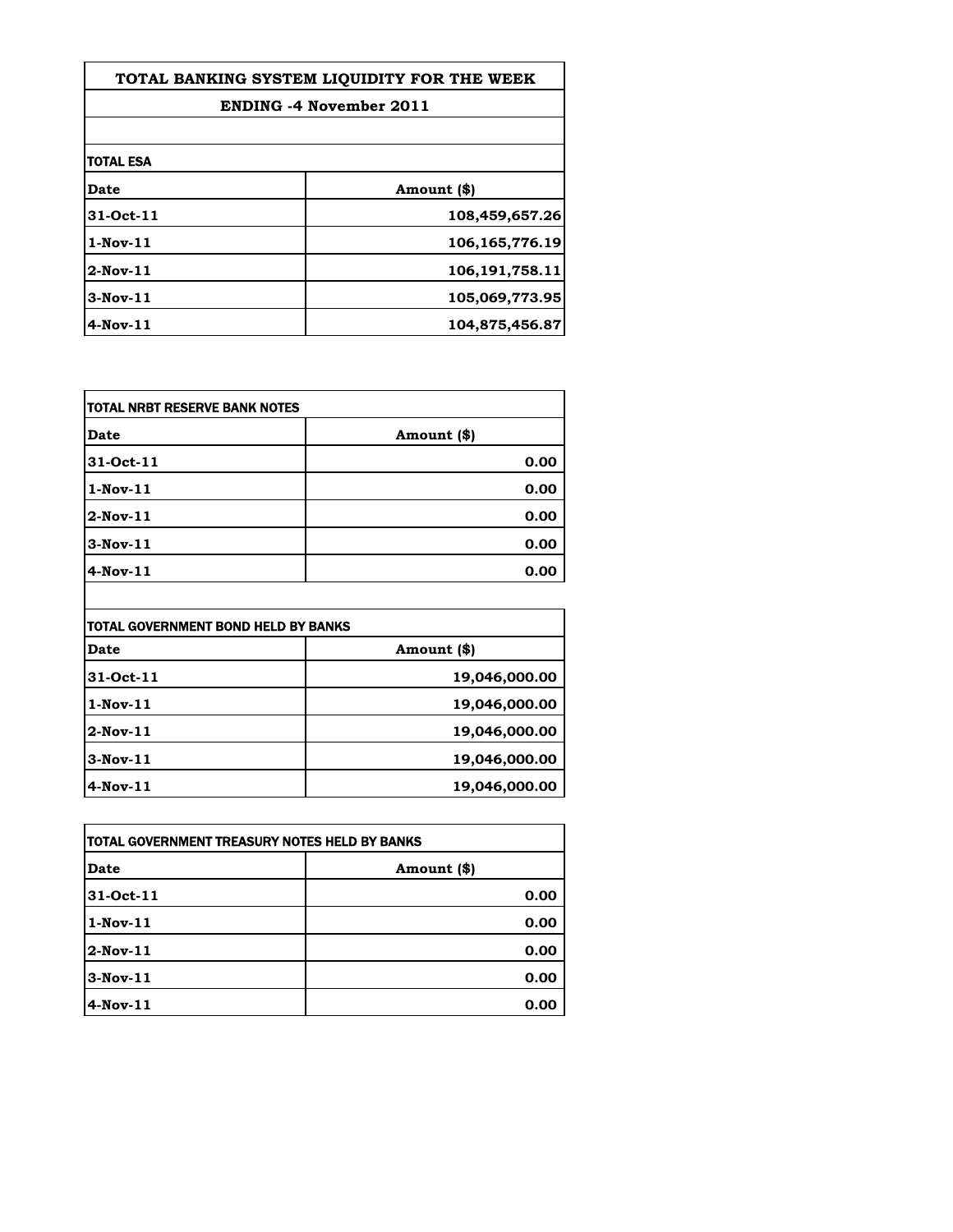| TOTAL BANKING SYSTEM LIQUIDITY FOR THE WEEK |                |
|---------------------------------------------|----------------|
| <b>ENDING -11 November 2011</b>             |                |
|                                             |                |
| <b>TOTAL ESA</b>                            |                |
| Date                                        | Amount (\$)    |
| 8-Nov-11                                    | 104,572,018.68 |
| 9-Nov-11                                    | 105,484,064.22 |
| $10-Nov-11$                                 | 106,368,973.19 |
| 11-Nov-11                                   | 106,364,405.36 |

| itotal NRBT RESERVE BANK NOTES |             |
|--------------------------------|-------------|
| Date                           | Amount (\$) |
| 8-Nov-11                       | 0.00        |
| 9-Nov-11                       | 0.00        |
| 10-Nov-11                      | 0.00        |
| 11-Nov-11                      | 0.00        |
|                                |             |

| TOTAL GOVERNMENT BOND HELD BY BANKS |               |
|-------------------------------------|---------------|
| <b>Date</b>                         | Amount (\$)   |
| 8-Nov-11                            | 19,046,000.00 |
| $9-Nov-11$                          | 19,046,000.00 |
| 10-Nov-11                           | 19,046,000.00 |
| 11-Nov-11                           | 19,046,000.00 |

| <b>TOTAL GOVERNMENT TREASURY NOTES HELD BY BANKS</b> |             |
|------------------------------------------------------|-------------|
| <b>Date</b>                                          | Amount (\$) |
| $8-Nov-11$                                           | 0.00        |
| 9-Nov-11                                             | 0.00        |
| 10-Nov-11                                            | 0.00        |
| 11-Nov-11                                            | 0.00        |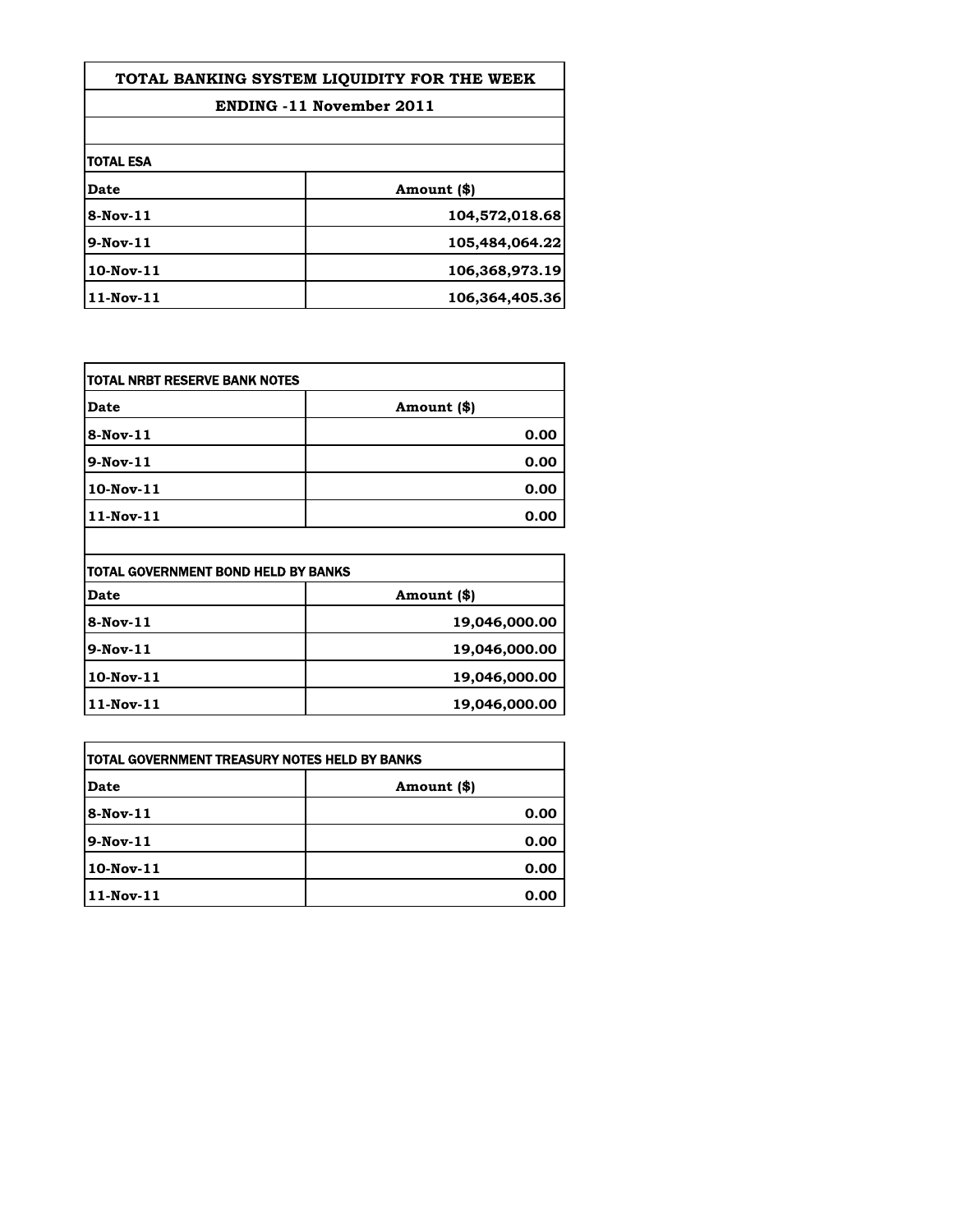| TOTAL BANKING SYSTEM LIQUIDITY FOR THE WEEK |                |
|---------------------------------------------|----------------|
| <b>ENDING -18 November 2011</b>             |                |
|                                             |                |
| itotal ESA                                  |                |
| <b>Date</b>                                 | Amount (\$)    |
| $14$ -Nov- $11$                             | 105,004,487.33 |
| 15-Nov-11                                   | 105,295,621.55 |
| 16-Nov-11                                   | 106,019,761.25 |
| 17-Nov-11                                   | 107,235,943.97 |
| 18-Nov-11                                   | 106,486,832.85 |

| TOTAL NRBT RESERVE BANK NOTES |             |
|-------------------------------|-------------|
| <b>Date</b>                   | Amount (\$) |
| 14-Nov-11                     | 0.00        |
| 15-Nov-11                     | 0.00        |
| 16-Nov-11                     | 0.00        |
| 17-Nov-11                     | 0.00        |
| 18-Nov-11                     | 0.00        |

| TOTAL GOVERNMENT BOND HELD BY BANKS |               |
|-------------------------------------|---------------|
| <b>Date</b>                         | Amount (\$)   |
| 14-Nov-11                           | 19,046,000.00 |
| 15-Nov-11                           | 19,046,000.00 |
| 16-Nov-11                           | 19,046,000.00 |
| 17-Nov-11                           | 19,046,000.00 |
| 18-Nov-11                           | 19,046,000.00 |

| ITOTAL GOVERNMENT TREASURY NOTES HELD BY BANKS |             |
|------------------------------------------------|-------------|
| Date                                           | Amount (\$) |
| 14-Nov-11                                      | 0.00        |
| $15-Nov-11$                                    | 0.00        |
| $16$ -Nov- $11$                                | 0.00        |
| 17-Nov-11                                      | 0.00        |
| $18-Nov-11$                                    | 0.00        |